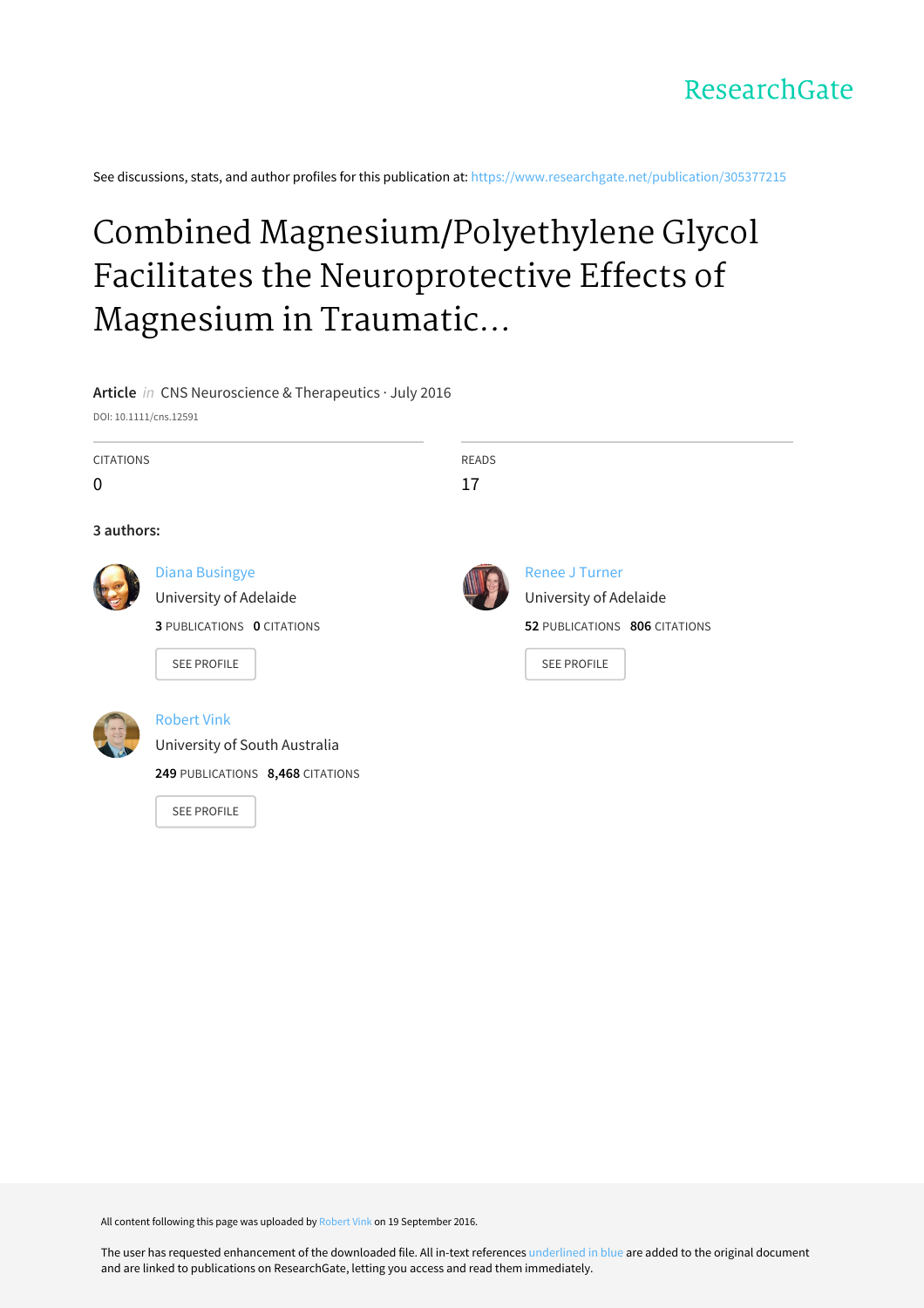#### ORIGINAL ARTICLE



# Combined Magnesium/Polyethylene Glycol Facilitates the Neuroprotective Effects of Magnesium in Traumatic Brain Injury at a Reduced Magnesium Dose

Diana S. Busingye,<sup>1</sup> Renée J. Turner<sup>1</sup> & Robert Vink<sup>2</sup>

1 Adelaide Centre for Neuroscience Research, School of Medicine, The University of Adelaide, Adelaide, SA, Australia 2 Sansom Institute for Health Research, University of South Australia, Adelaide, SA, Australia

#### Keywords

Blood–brain barrier; Edema; Magnesium; Neurotrauma; Treatment.

#### Correspondence

R. Vink, Division of Health Sciences, University of South Australia, Adelaide, SA 5000, Australia. Tel: +61 8 8302 2029 Fax: +61 8 8302 2030 E-mail: robert.vink@unisa.edu.au Received 5 May 2016; revision 7 June 2016; accepted 19 June 2016

doi: 10.1111/cns.12591

## Introduction

Brain free magnesium (Mg) decline has been identified as a ubiquitous secondary injury factor leading to neurological deficits following traumatic brain injury (TBI) [\[1](https://www.researchgate.net/publication/19819839_Decline_in_intracellular_free_Mg2_is_associated_with_irreversible_tissue_injury_after_brain_trauma?el=1_x_8&enrichId=rgreq-c6bc82c66a48ce7c5fd3468f07520988-XXX&enrichSource=Y292ZXJQYWdlOzMwNTM3NzIxNTtBUzo0MDc4MjM4ODExMjk5ODRAMTQ3NDI0NDE5ODE3Mg==)[–](https://www.researchgate.net/publication/12398266_Regulation_of_intracellular_free_magnesium_in_central_nervous_system_injury?el=1_x_8&enrichId=rgreq-c6bc82c66a48ce7c5fd3468f07520988-XXX&enrichSource=Y292ZXJQYWdlOzMwNTM3NzIxNTtBUzo0MDc4MjM4ODExMjk5ODRAMTQ3NDI0NDE5ODE3Mg==)3]. While extensive evidence for a neuroprotective role for Mg in experimental TBI has been reported [4[–](https://www.researchgate.net/publication/6161036_Novel_therapies_in_development_for_the_treatment_of_traumatic_brain_injury?el=1_x_8&enrichId=rgreq-c6bc82c66a48ce7c5fd3468f07520988-XXX&enrichSource=Y292ZXJQYWdlOzMwNTM3NzIxNTtBUzo0MDc4MjM4ODExMjk5ODRAMTQ3NDI0NDE5ODE3Mg==)[6\]](https://www.researchgate.net/publication/41404442_Use_of_Magnesium_in_Traumatic_Brain_Injury?el=1_x_8&enrichId=rgreq-c6bc82c66a48ce7c5fd3468f07520988-XXX&enrichSource=Y292ZXJQYWdlOzMwNTM3NzIxNTtBUzo0MDc4MjM4ODExMjk5ODRAMTQ3NDI0NDE5ODE3Mg==), this has not been consistently translated to the clinical setting. In a small clinical trial with a well-defined patient population [\[7\]](https://www.researchgate.net/publication/26517090_Randomized_controlled_trial_of_magnesium_sulphate_in_severe_closed_traumatic_brain_injury?el=1_x_8&enrichId=rgreq-c6bc82c66a48ce7c5fd3468f07520988-XXX&enrichSource=Y292ZXJQYWdlOzMwNTM3NzIxNTtBUzo0MDc4MjM4ODExMjk5ODRAMTQ3NDI0NDE5ODE3Mg==), acute Mg administration following TBI resulted in a significant improvement in outcome as assessed by the Glasgow Outcome Scale at 3 months. However, in a larger trial with a more heterogeneous patient pool [\[8\]](https://www.researchgate.net/publication/6323954_Magnesium_for_neuroprotection_after_traumatic_brain_injury?el=1_x_8&enrichId=rgreq-c6bc82c66a48ce7c5fd3468f07520988-XXX&enrichSource=Y292ZXJQYWdlOzMwNTM3NzIxNTtBUzo0MDc4MjM4ODExMjk5ODRAMTQ3NDI0NDE5ODE3Mg==), there were no beneficial effects associated with prolonged Mg administration, with higher doses of Mg administration being associated with deleterious side effects. Reports have suggested that the lack of central penetration of Mg may account for the trial inconsistencies [\[9](https://www.researchgate.net/publication/6478318_Neuroprotection_in_traumatic_brain_injury_A_complex_struggle_against_the_biology_of_nature?el=1_x_8&enrichId=rgreq-c6bc82c66a48ce7c5fd3468f07520988-XXX&enrichSource=Y292ZXJQYWdlOzMwNTM3NzIxNTtBUzo0MDc4MjM4ODExMjk5ODRAMTQ3NDI0NDE5ODE3Mg==)[–](https://www.researchgate.net/publication/6129369_Serum_and_Cerebrospinal_Fluid_Magnesium_in_Severe_Traumatic_Brain_Injury_Outcome?el=1_x_8&enrichId=rgreq-c6bc82c66a48ce7c5fd3468f07520988-XXX&enrichSource=Y292ZXJQYWdlOzMwNTM3NzIxNTtBUzo0MDc4MjM4ODExMjk5ODRAMTQ3NDI0NDE5ODE3Mg==)11].

Polyethylene glycol (PEG) is a hydrophilic polymer that attaches to various protein medications increasing their membrane permeability, decreasing rate of clearance, and facilitating longer acting medicinal effects, longer dosing intervals, and reducing toxicity [12]. While a limited number of studies have utilized PEG as a membrane sealing agent in the treatment of TBI [13,14], none have used the compound to facilitate blood–brain barrier

#### **SUMMARY**

Aims: While a number of studies have shown that free magnesium (Mg) decline is a feature of traumatic brain injury (TBI), poor central penetration of Mg has potentially limited clinical translation. This study examines whether polyethylene glycol (PEG) facilitates central penetration of Mg after TBI, increasing neuroprotection while simultaneously reducing the dose requirements for Mg. Methods: Rats were exposed to diffuse TBI and administered intravenous MgCl<sub>2</sub> either alone (254  $\mu$ mol/kg or 25.4  $\mu$ mol/kg) or in combination with PEG (1 g/kg PEG) at 30-min postinjury. Vehicle-treated (saline or PEG) and sham animals served as controls. All animals were subsequently assessed for blood-brain barrier permeability and edema at 5 h, and functional outcome for 1 week postinjury. Results: Optimal dose (254  $\mu$ mol/kg) MgCl<sub>2</sub> or Mg PEG significantly improved all outcome parameters compared to vehicle or PEG controls. Intravenous administration of 10% MgCl<sub>2</sub> alone (25.4  $\mu$ mol/kg) had no beneficial effect on any of the outcome parameters, whereas 10% Mg in PEG had the same beneficial effects as optimal dose Mg administration. Conclusion: Polyethylene glycol facilitates central penetration of Mg following TBI, reducing the concentration of Mg required to confer neuroprotection while simultaneously reducing the risks associated with high peripheral Mg concentration.

> (BBB) penetration. In contrast, previous studies have used combined Mg and PEG in traumatic spinal cord injury [15,16] with the studies of Ditor et al. [16] demonstrating that  $MgSO<sub>4</sub>$  in a PEG formulation resulted in improved neuroprotection around the injury site and greater locomotor recovery in spinal cord trauma compared to administration of  $MgSO<sub>4</sub>$  alone [16]. Later, Kwon et al. [17] established the optimal dose for Mg in a PEG formulation to help guide the treatment parameters for a clinical trial of a Mg salt in PEG formulation in acute human spinal cord injury. The comparison between  $MgSO_4$  and  $MgCl_2$  in PEG showed no statistical difference between the two salts, but the authors noted that the MgCl<sub>2</sub>-treated group appeared to have slightly better locomotor recovery early on compared to the  $MgSO<sub>4</sub>$  treated group.

> In the current study, we have examined the efficacy of  $MgCl<sub>2</sub>$ with or without PEG on edema, BBB permeability, and functional outcome after TBI. Additionally, we examined the effect of a 10% Mg dose in PEG versus  $10\%$  MgCl<sub>2</sub> alone on the same outcome parameters to determine whether PEG facilitates CNS entry of Mg.

## Methods

All experimental protocols were approved by the Animal Ethics Committee of the University of Adelaide. Injury was induced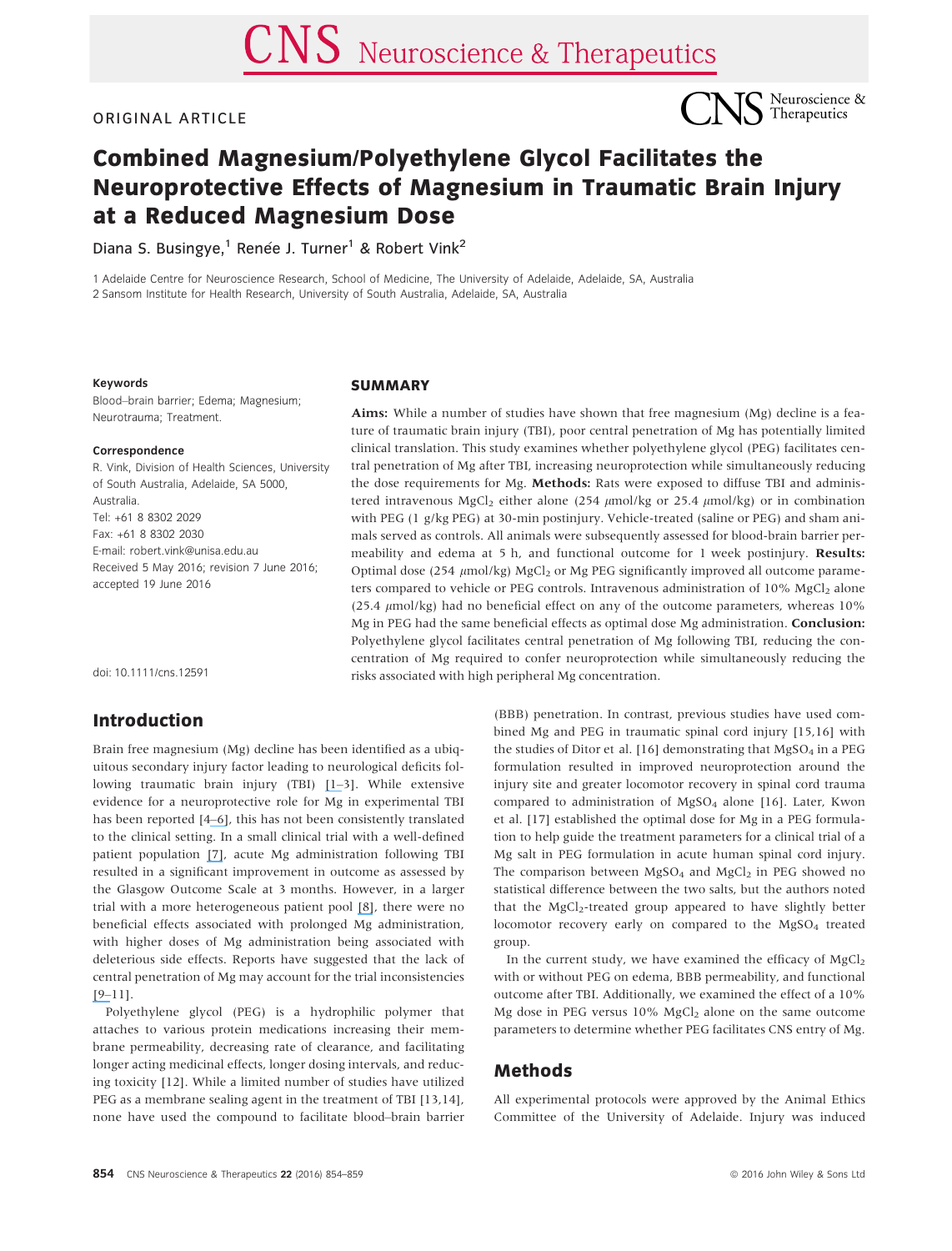using the Marmarou impact acceleration model of diffuse traumatic brain injury as described in detail elsewhere [18,19]. Briefly, adult male Sprague rats (300–400 g;  $n = 96$ ) were initially anaesthetized with 5% isoflurane in room air before being intubated and maintained on 1.5–2% isoflurane in room air using a rodent ventilator. A midline incision was then made to expose the skull, and a 10-mm stainless steel disk (3 mm depth) fixed centrally between lambda and bregma using a polyacrylamide adhesive. The rat was then placed on a 10-cm foam bed, and injury was induced by dropping a 450-g brass weight from a height of 2 m onto the stainless steel disk as previously described. This level of injury has been associated with the production of moderate-tosevere functional deficits [4,18]. The animal and 10-cm foam bed was immediately removed after impact, thus preventing any potential second impact with the weight rebound. An additional 20 animals served as sham surgical (uninjured) controls. The steel disk was removed from the skull and midline incision closed using surgical clips before being weaned from the ventilator over the next 10 min. Body temperature in all animals was maintained at 37°C using a thermostatically controlled heating pad.

At 30 min after injury induction, animals were administered with an intravenous dose of MgCl<sub>2</sub> (254  $\mu$ mol/kg), Mg PEG (254  $\mu$ mol/kg MgCl<sub>2</sub> in 1 g/kg PEG), PEG (1 g/kg), an equal volume of saline (vehicle),  $10\% \text{ MgCl}_2$  (25.4  $\mu \text{mol/kg}$ ), or  $10\% \text{ Mg}$ PEG (25.4  $\mu$ mol/kg MgCl<sub>2</sub> in 1 g/kg PEG). The optimal dose of MgCl<sub>2</sub> (254  $\mu$ mol/kg) was taken from previous work by our laboratory [4].

For BBB permeability [19], 2 mL/kg of 4% Evan's blue dye was injected via the tail vein at 4.5 h after injury, allowed to circulate for 30 min before the animals were saline-perfused, decapitated, and their brains removed. The right and left hemispheres were individually weighed before being homogenized with phosphatebuffered solution and trichloroacetic acid. Samples were then cooled overnight and centrifuged for 30 min at 1000 g the following day. The supernatants were removed, and the amount of Evan's blue was measured at 610 nm using a spectrophotometer. Evan's blue is expressed as  $\mu$ g/g of brain tissue against a previously obtained standard curve for Evan's blue absorbance.

Brain water content (edema) was calculated on the basis of wet weight versus dry weight using a Mettler Toledo halogen moisture analyzer as previously described by Plesnila and colleagues [20]. Briefly, at 5 h after injury, brains were rapidly removed and sectioned into left and right hemispheres, which were placed on separate slides. Another slide was placed on top of the tissue on each slide, and the tissue was then crushed into a paste between the two slides. The slides were the placed into the moisture analyzer in which they were weighed before being rapidly heated to 180° C for 10 min and subsequently reweighed. The final % water reading is displayed automatically at the conclusion of the assessment.

Neurological outcome was assessed up to 7 days following TBI using the rotarod test for motor deficits [4,21] and the object recognition test for cognitive deficits as previously described [22,23]. The rotarod test requires an animal to walk on a motorized rotating assembly of 18 rods, each 1 mm in diameter. The rotational speed of the assembly is increased from 0 to 30 revolutions per minute (rpm) in intervals of 3 rpm every 10 second. The duration in seconds at the point at which the animal completed the 2-min task, fell from the rods, or gripped the rods and spun for two consecutive turns rather than actively walking on the rods was recorded as the final score.

The object recognition cognitive test consists of an open box (80 cm long, 80 cm wide and 80 cm high) with objects placed within the box. The objects to be discriminated are made of a biologically neutral material such as glass, plastic, or metal and weighted so that the animals will not move them around. The test consists of a sample phase (3 min) and a choice phase (3 min) with 15-min retention interval between the two phases. In the sample phase, two identical objects are placed in the box. The animal is then placed in the box, and the total time spent exploring each object is recorded. After 3 min of exploration, the rat is removed from the open box and returned to its cage. After a delay of 15 min, the rat is reintroduced to the open box and a choice phase is started for a further 3 min. In the choice phase, one of the objects is replaced with a new novel object. The time spent in exploring each object is again recorded. The time is recorded only when the rat touches the object with its nose or the rat's nose is directed toward an object at a distance of ≤2 cm. Turning around or sitting on the object is not considered as exploratory behavior. Uninjured animals spend more time exploring the new object rather that the familiar one.

Histology was performed on coronal slices taken at  $-4.5$  mm from bregma, focusing on the left and right hippocampi, which are thought to be associated with behavioral outcome. Animals were perfusion-fixed at the end of the 7-day neurological assessment period using 10% buffered formalin (pH 7.4). Their brains were then removed and stored in 10% buffered formalin for 3 days before being cut into 2-mm coronal slices, using a Kopf rodent blocker, and embedded in paraffin. Paraffin-embedded blocks were cut into  $5-\mu m$  sections and stained using hematoxylin and eosin (H&E) to assess dark cell change as previously described elsewhere [24]. Slides were digitally scanned using a NanoZoomer (Hamamatsu, Japan) and viewed with the associated proprietary viewing software.

All data are expressed as mean  $\pm$  SD and were analyzed using Graphpad Prism® (La Jolla, CA, USA). Statistical differences for BBB and edema ( $n = 5-6$  per group) were determined using oneway analysis of variance followed by Bonferroni post hoc tests. Functional outcome ( $n = 5-8$  per group) was analyzed by repeated-measure analysis of variance followed by Tukey's multiple comparison tests. A P value of 0.05 was considered significant.

#### Results

#### Blood–Brain Barrier Permeability

The permeability of the BBB was assessed using Evan's blue dye, which binds to albumin. Under normal circumstances, the BBB is intact thereby preventing large molecules from crossing. However, upon disruption of this barrier, large protein molecules like albumin may enter the brain parenchyma. In sham animals, the amount of Evan's blue in the brain parenchyma was negligible  $(3.4 \pm 0.3 \text{ µg/g})$ , consistent with the presence of an intact BBB (Figure 1). In animals subject to TBI and administered saline (vehicle) at 30-min postinjury, brain Evan's blue concentration was 52.2  $\pm$  1.0  $\mu$ g/g (P < 0.0001 vs. sham), reflecting increased BBB permeability. Treatment with Mg PEG or MgCl<sub>2</sub> reduced barrier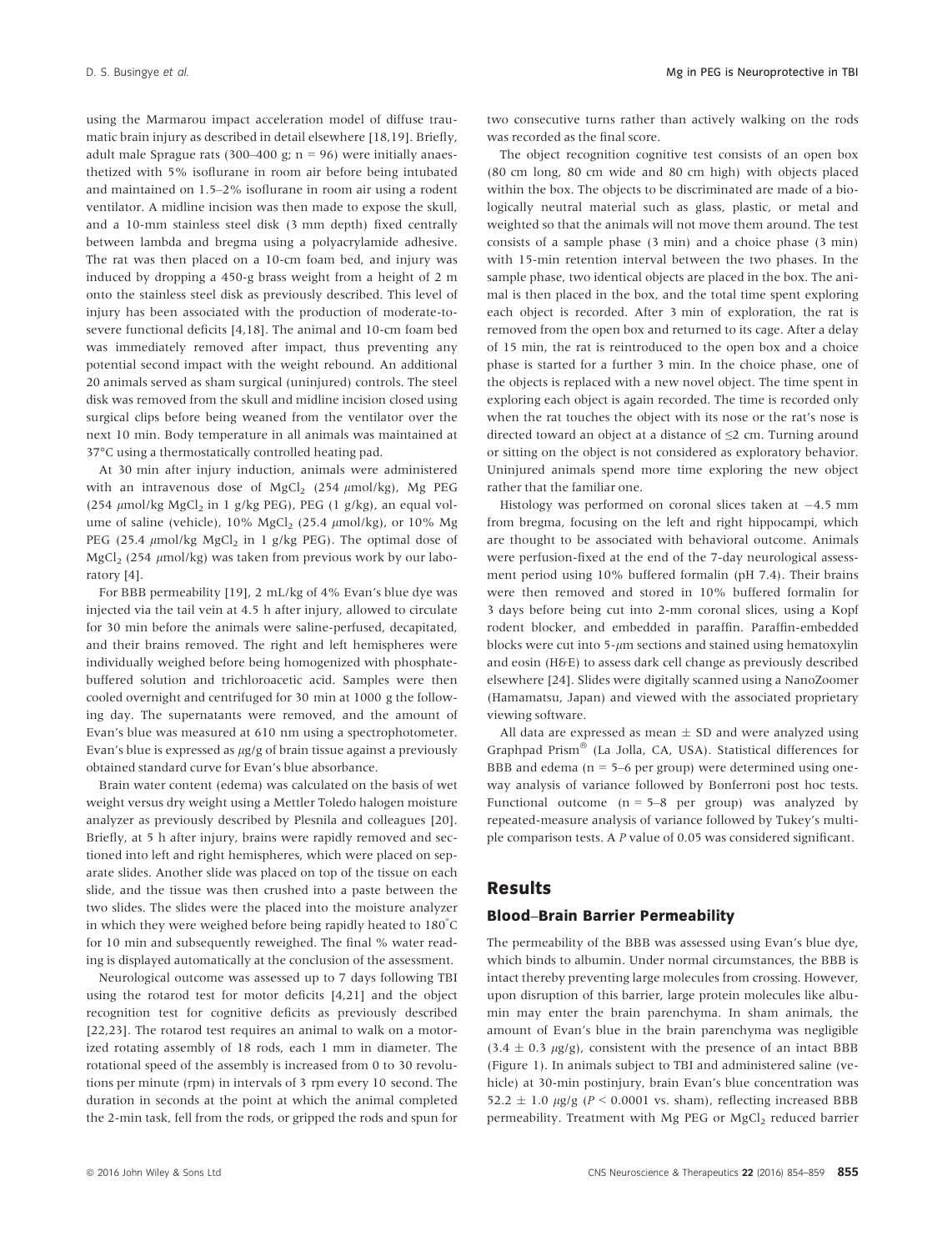

Figure 1 BBB permeability in rats at 5 h following moderate diffuse TBI. Animals were treated at 30 min after TBI with 254  $\mu$ mol/kg MgCl<sub>2</sub> (optimal dose), Mg PEG (254  $\mu$ mol/kg MgCl<sub>2</sub> in 1 g/kg PEG), PEG alone, an equal volume of vehicle (saline), 10% MgCl<sub>2</sub> (25  $\mu$ mol/kg), or 10% Mg PEG.  $***P < 0.0001$  versus shams.

permeability to near sham levels following TBI to 3.9  $\pm$  0.4  $\mu$ g/g and 4.8  $\pm$  0.5  $\mu$ g/g, respectively, indicating a relatively intact BBB. On the other hand, treatment with PEG alone did not improve BBB permeability, with brain Evan's blue concentration at almost vehicle levels (50.5  $\pm$  1.1  $\mu$ g/g; P < 0.0001). When the dose of the Mg salt was reduced to 10% of optimal, brain Evan's blue concentration was 52.0  $\pm$  0.6  $\mu$ g/g, which was no different to the vehicle-treated animals. In contrast, when the reduced magnesium concentration was administered in combination with PEG (10% Mg PEG), brain Evans blue was again reduced to sham levels  $(3.8 \pm 0.1 \mu g/g; P \le 0.0001)$ .

#### Edema

Sham or uninjured animals demonstrated a brain water content at 5-h posttrauma of 78.4  $\pm$  0.2% (Figure 2), which is consistent with values reported by others in rat experiments [25,26]. After TBI, brain water content in saline-treated (vehicle) animals was 79.13  $\pm$  0.19% (P < 0.001), supporting the development of mild



treated at 30 min after TBI with 254  $\mu$ mol/kg MgCl<sub>2</sub>. Mg PEG (254  $\mu$ mol/kg MgCl<sub>2</sub> in 1 g/kg PEG), PEG alone, an equal volume of vehicle (saline), 10% MgCl<sub>2</sub> (25  $\mu$ mol/kg), or 10% Mg PEG. \*\*\*P < 0.001 versus shams;  $\Delta t$  = 0.05 versus vehicle.

edema, which is typical in this type of injury (Figure 2). Treatment with PEG alone did not significantly reduce brain water content compared with saline-treated (vehicle) animals, with a value of 79.08  $\pm$  0.38% (P < 0.001) recorded at 5 h. The brain water content following administration of optimal doses of Mg PEG and MgCl<sub>2</sub> was  $78.82 \pm 0.14\%$  and  $78.83 \pm 0.22\%$ , respectively, which is significantly less than vehicle- and PEG-treated controls  $(P < 0.001)$  and similar to sham levels. Reducing the dose of  $MgCl<sub>2</sub>$  to 10% of the optimum dose negated the beneficial effects of Mg administration, with brain water values of 79.16  $\pm$  0.10% recorded, which is similar to vehicle controls. In contrast, administration of 10% MgCl<sub>2</sub> in PEG significantly reduced brain water to 78.61  $\pm$  0.14%, which is significantly less than PEG alone  $(P < 0.05)$ .

#### Motor Outcome

Sham animals demonstrated consistently high rotarod scores averaging 120 second over the 7-day assessment period (Figure 3). After diffuse TBI, the saline-treated (vehicle), PEG-treated and 10% MgCl<sub>2</sub> (25  $\mu$ mol/kg)-treated animals all demonstrated significant motor deficits ( $P < 0.0001$ ) versus sham animals, recording rotarod scores of between 20 and 40 second for the entire 7-day assessment period. In contrast, animals treated with either optimal dose MgCl<sub>2</sub> (254  $\mu$ mol/kg), optimal dose MgCl<sub>2</sub> in PEG (Mg PEG), or low dose  $MgCl<sub>2</sub>$  (25  $\mu$ mol/kg) in PEG showed significantly higher rotarod scores than vehicle-treated animals  $(P < 0.0001)$ . Indeed, animals treated with both low and optimal dose magnesium in PEG recorded rotarod scores that were comparable to the sham values between days 4–7 following TBI.

#### Cognitive Outcome

In the sample phase of the object recognition test, all animals were exposed to two identical objects, which they equally explored (Figure 4). In the choice phase, sham-injured animals spent significantly more time  $(P < 0.0001)$  exploring the novel object,



Figure 3 Motor function over 7 days following TBI as assessed using the rotarod. Animals treated with 254  $\mu$ mol/kg MgCl<sub>2</sub>, Mg PEG (254  $\mu$ mol/kg MgCl<sub>2</sub> in 1 g/kg PEG), or 10% MgCl<sub>2</sub> (25  $\mu$ mol/kg) in PEG performed significantly better  $(P < 0.0001)$  than vehicle-, PEG- or 10% MgCl<sub>2</sub> (25  $\mu$ mol/kg)-treated controls. For clarity, significance symbols have been omitted.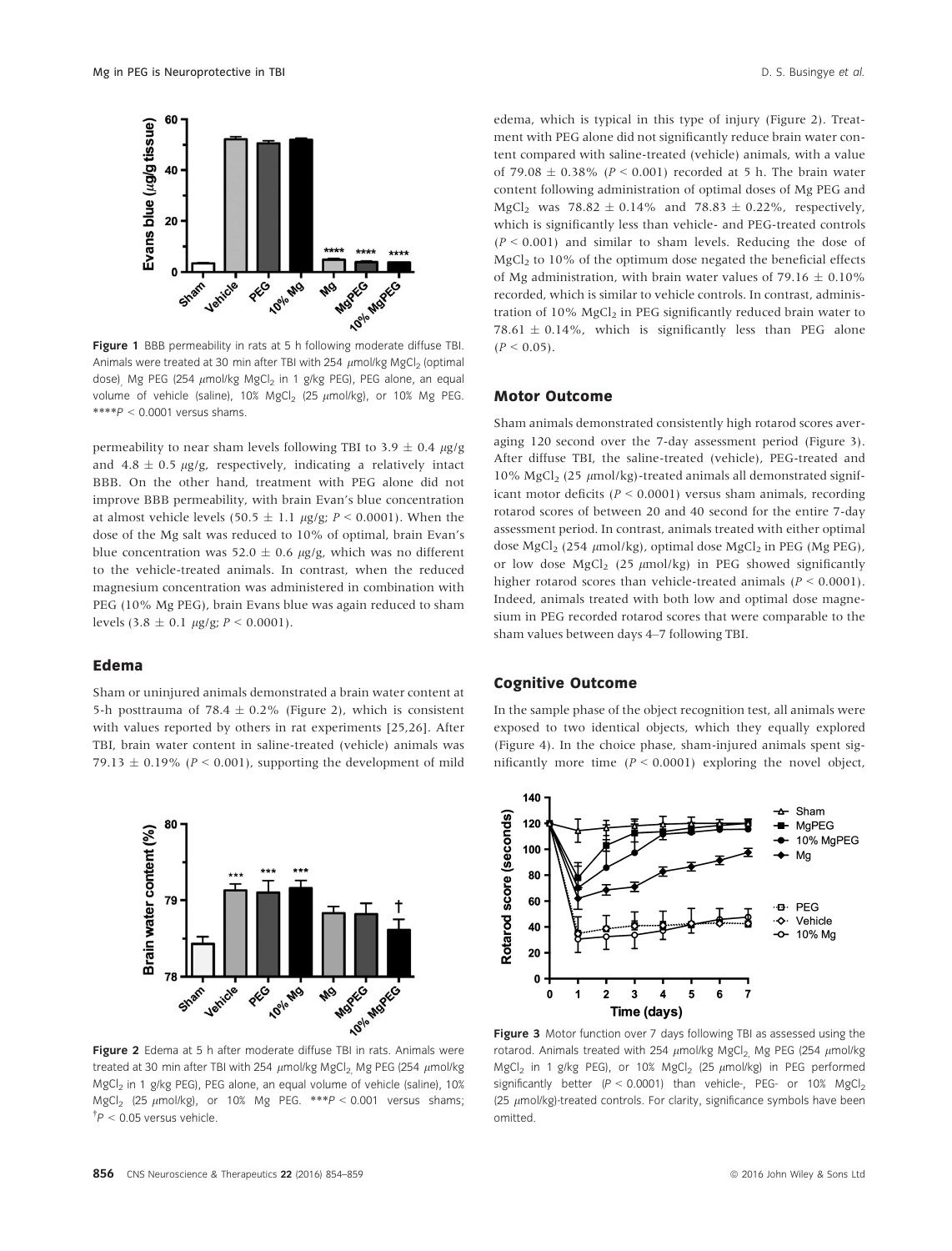reflecting the ability to recall the prior object and showing more interest in the novel object. In contrast, vehicle-treated animals explored both objects equally, being unable to differentiate between the objects after TBI. Similarly, animals subject to TBI and treated with either PEG or 10% MgCl<sub>2</sub> could not differentiate



Figure 4 Object recognition test outcomes after diffuse TBI in rats. Animals were treated with 254  $\mu$ mol/kg MgCl<sub>2,</sub> Mg PEG (254  $\mu$ mol/kg  $MgCl<sub>2</sub>$  in 1 g/kg PEG), PEG alone, an equal volume of vehicle (saline), 10% MgCl<sub>2</sub> (25  $\mu$ mol/kg), or 10% Mg PEG at 30-min postinjury. \*\*\*\*P < 0.0001 compared to original object.

between the familiar and novel object in the choice phase, indicating significant cognitive deficits. On the other hand, animals treated with the optimal dose MgCl<sub>2</sub>, optimal dose MgCl<sub>2</sub> in PEG, or 10% MgCl<sub>2</sub> in PEG spent significantly more time ( $P < 0.0001$ ) exploring the novel object, demonstrating cognitive ability equal to sham animals.

#### Histology

In contrast to sham animals (Figure 5A), sections from vehicletreated animals demonstrated extensive dark cell change and vacuolization in the CA3 region of both hippocampi, together with a loss of layer architecture. These changes are typical of what has been previously described at 7 days following rodent TBI and reflect the presence of persistent cell injury and neuronal cell loss [24,27]. Treatment with optimal dose  $MgCl<sub>2</sub>$  (Figure 5C) markedly attenuated the occurrence of CA3 dark cell change and vacuolization relative to the vehicle-treated animals, although the 10% magnesium dose had no such neuroprotective benefit. In contrast,  $10\%$  MgCl<sub>2</sub> in PEG (Figure 5F) was highly neuroprotective compared to PEG treatment alone.

#### **Discussion**

In this study, a diffuse closed head injury model was used to investigate the effect of combined MgCl<sub>2</sub> and PEG on edema, BBB permeability, and functional and histological outcome after TBI. Furthermore, we examined whether PEG facilitated CNS entry of



Figure 5 H&E-stained hippocampal (CA3) sections at 7 days following diffuse TBI in rats. A: sham; B saline vehicle; C: 254  $\mu$ mol/kg MgCl<sub>2</sub>; D: 10% MgCl<sub>2</sub> (25  $\mu$ mol/kg); E: PEG alone; F: 10% Mg PEG. Arrows indicate the CA3 field with extensive dark cell change visible. Scale bar = 200  $\mu$ m.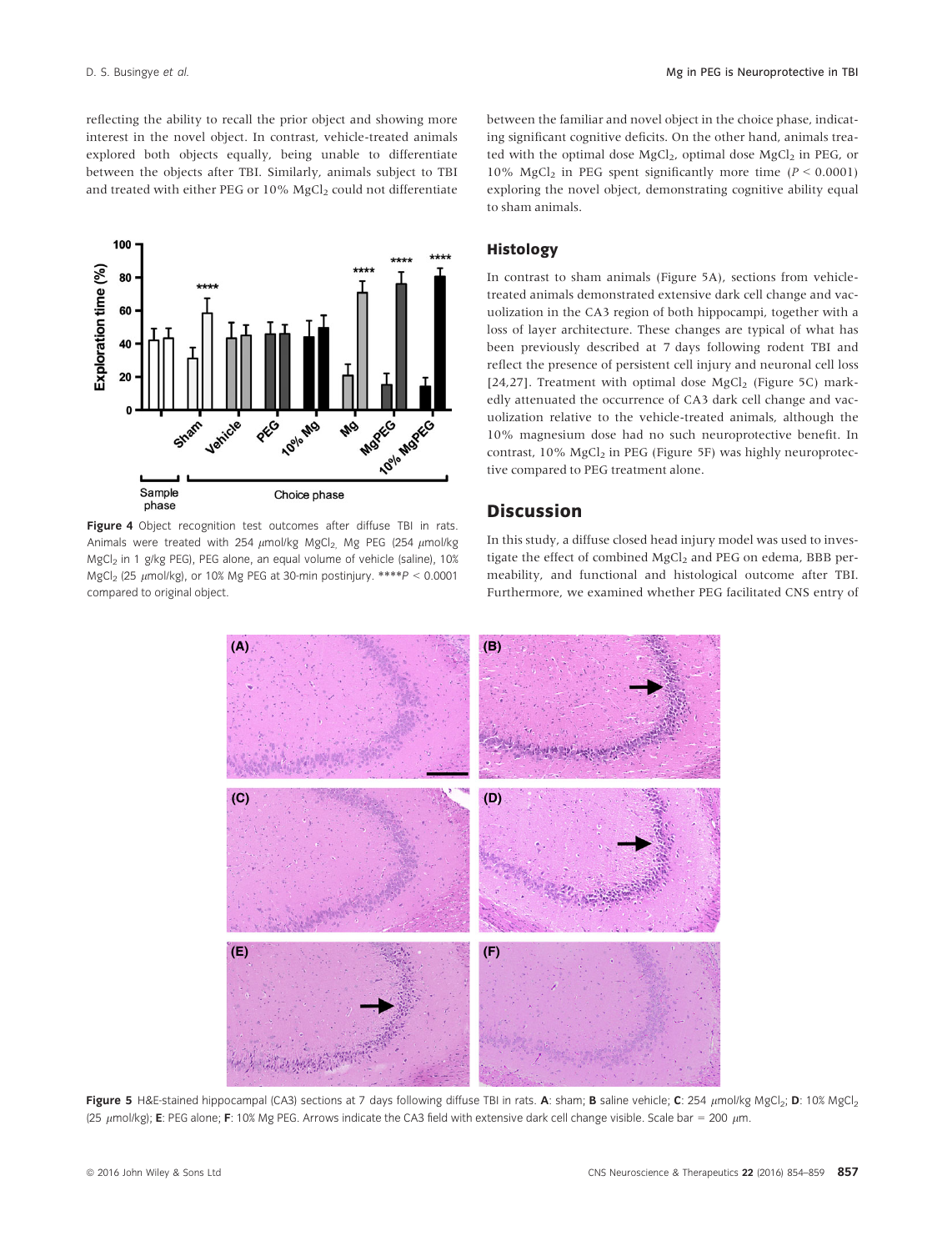Mg. To the best of our knowledge, this is the first study to demonstrate the effects of Mg PEG on edema, BBB permeability, and functional and histological outcome after TBI as well as to demonstrate that coadministration of PEG effectively reduces the dose of MgCl<sub>2</sub> required for neuroprotective efficacy.

Previous studies with magnesium salts have demonstrated Mg's beneficial effects on the BBB [26,28]. In the current study, we used the 5-h time point to determine the effects of the various therapies on BBB permeability given that this time point has been shown to have maximal BBB permeability in previous studies of TBI, with maximum development of vasogenic edema [19]. Our results demonstrate that the saline (vehicle)-treated animals had an increase in uptake of the Evan's blue dye indicating increased BBB permeability compared to the sham animals. Similarly, animals treated with PEG also demonstrated high BBB permeability after TBI. The animals treated with optimal dose Mg, with or without PEG, significantly attenuated BBB permeability such that they were no longer different from the shams. Furthermore, animals treated with 10% of the optimal Mg dose were not different from vehicles, whereas those treated with 10% of the optimal Mg dose in PEG were significantly improved relative to vehicle animals, and similar to optimal dose Mg-treated animals.

Similar results were observed with respect to edema. While a number of studies have demonstrated that Mg attenuates edema following TBI [26,29,30], the current study shows that Mg in a PEG formulation also reduces edema and that 10% of the optimal Mg dose in PEG dose has the same beneficial effects as the optimal dose of Mg.

Polyethylene glycol is a nontoxic molecule that is considered a membrane sealant that freely enters the rat brain parenchyma [13,14], as well as being capable of attaching to various protein medications increasing their membrane permeability, decreasing rate of clearance, and facilitating longer acting medicinal effects, longer dosing intervals, and reducing toxicity [12]. While earlier reports suggest that in itself, PEG may be beneficial in TBI [13,14], the compound had no significant effects on any of the outcome parameters used in the current study, similar to results previously reported in spinal cord injury [16,17]. Nonetheless, when combined with a low dosage of Mg, PEG enhanced central penetration of the Mg. Indeed, the 10% Mg PEG dose had the same beneficial effects as the optimal Mg dose, while in contrast, the 10% Mg dose alone was completely ineffective and the outcomes identical to that of the saline-treated animals. Previous studies with Mg salts alone have demonstrated beneficial effects of Mg on the BBB and edema after TBI [26,28]. This is the first study to show the beneficial effects of  $MgCl<sub>2</sub>$  in a PEG solution, at doses of  $Mg$  that are ineffective on their own.

Our current results also showed that Mg, Mg PEG, and 10% Mg PEG attenuated functional deficits following severe diffuse TBI. The rotarod test was the preferred test for motor function because it has previously been shown to be the most sensitive after TBI [4,21]. The object recognition test was preferred for cognitive assessment and recognition memory in the current study because it is highly reproducible [22, 23]. The motor and cognitive results are consistent with a number of previous studies that have shown significant improvement in functional outcome after TBI with Mg administration [3,4,[6,3](https://www.researchgate.net/publication/41404442_Use_of_Magnesium_in_Traumatic_Brain_Injury?el=1_x_8&enrichId=rgreq-c6bc82c66a48ce7c5fd3468f07520988-XXX&enrichSource=Y292ZXJQYWdlOzMwNTM3NzIxNTtBUzo0MDc4MjM4ODExMjk5ODRAMTQ3NDI0NDE5ODE3Mg==)1].

Finally, the histological examination of the CA3 region of the hippocampi demonstrated that optimal dose MgCl<sub>2</sub> and 10% Mg PEG markedly attenuated H&E-associated dark cell change, in contrast to 10% MgCl<sub>2</sub> alone which has no positive effect relative to saline (vehicle)- or PEG-treated animals. Dark cell change is a phenomenon found within the brain following many conditions including TBI, hypoglycemia, and ischemia and is thought to result from  $Ca^{2+}$  influx, with subsequent energy depletion, phospholipase and other enzyme activation, and potentially leading to cell death [32,33]. While dark cell change has been shown in both the cortex and hippocampus after TBI, the changes are particularly apparent in the CA3 region of the hippocampus where they persist for at least 7 days [32]. Moreover, these changes in the hippocampus have been shown to be associated with cognitive deficits in rodent TBI models [34]. Our present results indicate that the 10% magnesium dose in PEG markedly reduced the dark cell change in the hippocampus, consistent with the improved outcome noted in the cognitive tests.

In conclusion, this study demonstrates that administration of Mg PEG 30 min after TBI reduces edema and BBB permeability and improves functional (motor and cognitive) and histological outcome. Moreover 10% Mg PEG showed significant beneficial effects when compared with the  $10\%$  MgCl<sub>2</sub> dose, which in itself has no beneficial effect. These findings suggest that when used in combination with Mg, PEG facilitates central penetration of the Mg salt after TBI. Accordingly, lower doses of Mg may be used in combination with PEG thereby reducing the possibility of any potential side effects associated with high blood Mg concentration.

#### Acknowledgments

Supported, in part, by the Neurosurgical Research Foundation, Australia.

# Conflict of Interest

The authors declare no conflict of interest.

#### References

- 1. [Vink R, McIntosh TK, Demediuk P, Weiner MW, Faden](https://www.researchgate.net/publication/19819839_Decline_in_intracellular_free_Mg2_is_associated_with_irreversible_tissue_injury_after_brain_trauma?el=1_x_8&enrichId=rgreq-c6bc82c66a48ce7c5fd3468f07520988-XXX&enrichSource=Y292ZXJQYWdlOzMwNTM3NzIxNTtBUzo0MDc4MjM4ODExMjk5ODRAMTQ3NDI0NDE5ODE3Mg==) AI. Decline in intracellular free Mg<sup>2+</sup> is associated with [irreversible tissue injury after brain trauma.](https://www.researchgate.net/publication/19819839_Decline_in_intracellular_free_Mg2_is_associated_with_irreversible_tissue_injury_after_brain_trauma?el=1_x_8&enrichId=rgreq-c6bc82c66a48ce7c5fd3468f07520988-XXX&enrichSource=Y292ZXJQYWdlOzMwNTM3NzIxNTtBUzo0MDc4MjM4ODExMjk5ODRAMTQ3NDI0NDE5ODE3Mg==) J Biol Chem [1988;](https://www.researchgate.net/publication/19819839_Decline_in_intracellular_free_Mg2_is_associated_with_irreversible_tissue_injury_after_brain_trauma?el=1_x_8&enrichId=rgreq-c6bc82c66a48ce7c5fd3468f07520988-XXX&enrichSource=Y292ZXJQYWdlOzMwNTM3NzIxNTtBUzo0MDc4MjM4ODExMjk5ODRAMTQ3NDI0NDE5ODE3Mg==)263:757–761.
- 2. [Vink R, Cernak I. Regulation of intracellular free](https://www.researchgate.net/publication/12398266_Regulation_of_intracellular_free_magnesium_in_central_nervous_system_injury?el=1_x_8&enrichId=rgreq-c6bc82c66a48ce7c5fd3468f07520988-XXX&enrichSource=Y292ZXJQYWdlOzMwNTM3NzIxNTtBUzo0MDc4MjM4ODExMjk5ODRAMTQ3NDI0NDE5ODE3Mg==) [magnesium in central nervous system injury.](https://www.researchgate.net/publication/12398266_Regulation_of_intracellular_free_magnesium_in_central_nervous_system_injury?el=1_x_8&enrichId=rgreq-c6bc82c66a48ce7c5fd3468f07520988-XXX&enrichSource=Y292ZXJQYWdlOzMwNTM3NzIxNTtBUzo0MDc4MjM4ODExMjk5ODRAMTQ3NDI0NDE5ODE3Mg==) Front Biosci 2000;5[:D656](https://www.researchgate.net/publication/12398266_Regulation_of_intracellular_free_magnesium_in_central_nervous_system_injury?el=1_x_8&enrichId=rgreq-c6bc82c66a48ce7c5fd3468f07520988-XXX&enrichSource=Y292ZXJQYWdlOzMwNTM3NzIxNTtBUzo0MDc4MjM4ODExMjk5ODRAMTQ3NDI0NDE5ODE3Mg==)–D665.
- 3. Vink R, Nechifor M, editors. Magnesium in the central nervous system. Adelaide: Adelaide University Press, 2012.
- 4. Heath DL, Vink R. Optimization of magnesium therapy after severe diffuse axonal brain injury in rats. J Pharmacol Exp Ther 1999;288:1311– 1316.
- 5. [Vink R, Nimmo AJ. Novel therapies in development for](https://www.researchgate.net/publication/6161036_Novel_therapies_in_development_for_the_treatment_of_traumatic_brain_injury?el=1_x_8&enrichId=rgreq-c6bc82c66a48ce7c5fd3468f07520988-XXX&enrichSource=Y292ZXJQYWdlOzMwNTM3NzIxNTtBUzo0MDc4MjM4ODExMjk5ODRAMTQ3NDI0NDE5ODE3Mg==) [the treatment of traumatic brain injury.](https://www.researchgate.net/publication/6161036_Novel_therapies_in_development_for_the_treatment_of_traumatic_brain_injury?el=1_x_8&enrichId=rgreq-c6bc82c66a48ce7c5fd3468f07520988-XXX&enrichSource=Y292ZXJQYWdlOzMwNTM3NzIxNTtBUzo0MDc4MjM4ODExMjk5ODRAMTQ3NDI0NDE5ODE3Mg==) Expert Opin [Investig Drugs](https://www.researchgate.net/publication/6161036_Novel_therapies_in_development_for_the_treatment_of_traumatic_brain_injury?el=1_x_8&enrichId=rgreq-c6bc82c66a48ce7c5fd3468f07520988-XXX&enrichSource=Y292ZXJQYWdlOzMwNTM3NzIxNTtBUzo0MDc4MjM4ODExMjk5ODRAMTQ3NDI0NDE5ODE3Mg==) 2002;11:1375–1386.
- 6. [Sen AP, Gulati A. Use of magnesium in traumatic brain](https://www.researchgate.net/publication/41404442_Use_of_Magnesium_in_Traumatic_Brain_Injury?el=1_x_8&enrichId=rgreq-c6bc82c66a48ce7c5fd3468f07520988-XXX&enrichSource=Y292ZXJQYWdlOzMwNTM3NzIxNTtBUzo0MDc4MjM4ODExMjk5ODRAMTQ3NDI0NDE5ODE3Mg==) injury. [Neurotherapeutics](https://www.researchgate.net/publication/41404442_Use_of_Magnesium_in_Traumatic_Brain_Injury?el=1_x_8&enrichId=rgreq-c6bc82c66a48ce7c5fd3468f07520988-XXX&enrichSource=Y292ZXJQYWdlOzMwNTM3NzIxNTtBUzo0MDc4MjM4ODExMjk5ODRAMTQ3NDI0NDE5ODE3Mg==) 2010;7:91–99.
- 7. [Dhandapani SS, Gupta A, Vivekanandhan S, Sharma BS,](https://www.researchgate.net/publication/26517090_Randomized_controlled_trial_of_magnesium_sulphate_in_severe_closed_traumatic_brain_injury?el=1_x_8&enrichId=rgreq-c6bc82c66a48ce7c5fd3468f07520988-XXX&enrichSource=Y292ZXJQYWdlOzMwNTM3NzIxNTtBUzo0MDc4MjM4ODExMjk5ODRAMTQ3NDI0NDE5ODE3Mg==) [Mahapatra AK. Randomized controlled trial of](https://www.researchgate.net/publication/26517090_Randomized_controlled_trial_of_magnesium_sulphate_in_severe_closed_traumatic_brain_injury?el=1_x_8&enrichId=rgreq-c6bc82c66a48ce7c5fd3468f07520988-XXX&enrichSource=Y292ZXJQYWdlOzMwNTM3NzIxNTtBUzo0MDc4MjM4ODExMjk5ODRAMTQ3NDI0NDE5ODE3Mg==)

[magnesium sulphate in severe closed traumatic brain](https://www.researchgate.net/publication/26517090_Randomized_controlled_trial_of_magnesium_sulphate_in_severe_closed_traumatic_brain_injury?el=1_x_8&enrichId=rgreq-c6bc82c66a48ce7c5fd3468f07520988-XXX&enrichSource=Y292ZXJQYWdlOzMwNTM3NzIxNTtBUzo0MDc4MjM4ODExMjk5ODRAMTQ3NDI0NDE5ODE3Mg==) injury. [Ind J Neurotrauma](https://www.researchgate.net/publication/26517090_Randomized_controlled_trial_of_magnesium_sulphate_in_severe_closed_traumatic_brain_injury?el=1_x_8&enrichId=rgreq-c6bc82c66a48ce7c5fd3468f07520988-XXX&enrichSource=Y292ZXJQYWdlOzMwNTM3NzIxNTtBUzo0MDc4MjM4ODExMjk5ODRAMTQ3NDI0NDE5ODE3Mg==) 2008;5:27–33.

- 8. [Temkin NR, Anderson GD, Winn HR, et al. Magnesium](https://www.researchgate.net/publication/6323954_Magnesium_for_neuroprotection_after_traumatic_brain_injury?el=1_x_8&enrichId=rgreq-c6bc82c66a48ce7c5fd3468f07520988-XXX&enrichSource=Y292ZXJQYWdlOzMwNTM3NzIxNTtBUzo0MDc4MjM4ODExMjk5ODRAMTQ3NDI0NDE5ODE3Mg==) [sulfate for neuroprotection after traumatic brain injury: A](https://www.researchgate.net/publication/6323954_Magnesium_for_neuroprotection_after_traumatic_brain_injury?el=1_x_8&enrichId=rgreq-c6bc82c66a48ce7c5fd3468f07520988-XXX&enrichSource=Y292ZXJQYWdlOzMwNTM3NzIxNTtBUzo0MDc4MjM4ODExMjk5ODRAMTQ3NDI0NDE5ODE3Mg==) [randomised controlled trial.](https://www.researchgate.net/publication/6323954_Magnesium_for_neuroprotection_after_traumatic_brain_injury?el=1_x_8&enrichId=rgreq-c6bc82c66a48ce7c5fd3468f07520988-XXX&enrichSource=Y292ZXJQYWdlOzMwNTM3NzIxNTtBUzo0MDc4MjM4ODExMjk5ODRAMTQ3NDI0NDE5ODE3Mg==) Lancet Neurol 2007;6:29–38.
- 9. [Schouten JW. Neuroprotection in traumatic brain injury:](https://www.researchgate.net/publication/6478318_Neuroprotection_in_traumatic_brain_injury_A_complex_struggle_against_the_biology_of_nature?el=1_x_8&enrichId=rgreq-c6bc82c66a48ce7c5fd3468f07520988-XXX&enrichSource=Y292ZXJQYWdlOzMwNTM3NzIxNTtBUzo0MDc4MjM4ODExMjk5ODRAMTQ3NDI0NDE5ODE3Mg==) [A complex struggle against the biology of nature.](https://www.researchgate.net/publication/6478318_Neuroprotection_in_traumatic_brain_injury_A_complex_struggle_against_the_biology_of_nature?el=1_x_8&enrichId=rgreq-c6bc82c66a48ce7c5fd3468f07520988-XXX&enrichSource=Y292ZXJQYWdlOzMwNTM3NzIxNTtBUzo0MDc4MjM4ODExMjk5ODRAMTQ3NDI0NDE5ODE3Mg==) Curr [Opin Crit Care](https://www.researchgate.net/publication/6478318_Neuroprotection_in_traumatic_brain_injury_A_complex_struggle_against_the_biology_of_nature?el=1_x_8&enrichId=rgreq-c6bc82c66a48ce7c5fd3468f07520988-XXX&enrichSource=Y292ZXJQYWdlOzMwNTM3NzIxNTtBUzo0MDc4MjM4ODExMjk5ODRAMTQ3NDI0NDE5ODE3Mg==) 2007;13:134–142.
- 10. [Stippler M, Fischer MR, Puccio AM, et al. Serum and](https://www.researchgate.net/publication/6129369_Serum_and_Cerebrospinal_Fluid_Magnesium_in_Severe_Traumatic_Brain_Injury_Outcome?el=1_x_8&enrichId=rgreq-c6bc82c66a48ce7c5fd3468f07520988-XXX&enrichSource=Y292ZXJQYWdlOzMwNTM3NzIxNTtBUzo0MDc4MjM4ODExMjk5ODRAMTQ3NDI0NDE5ODE3Mg==) [cerebrospinal fluid magnesium in severe traumatic brain](https://www.researchgate.net/publication/6129369_Serum_and_Cerebrospinal_Fluid_Magnesium_in_Severe_Traumatic_Brain_Injury_Outcome?el=1_x_8&enrichId=rgreq-c6bc82c66a48ce7c5fd3468f07520988-XXX&enrichSource=Y292ZXJQYWdlOzMwNTM3NzIxNTtBUzo0MDc4MjM4ODExMjk5ODRAMTQ3NDI0NDE5ODE3Mg==) [injury outcome.](https://www.researchgate.net/publication/6129369_Serum_and_Cerebrospinal_Fluid_Magnesium_in_Severe_Traumatic_Brain_Injury_Outcome?el=1_x_8&enrichId=rgreq-c6bc82c66a48ce7c5fd3468f07520988-XXX&enrichSource=Y292ZXJQYWdlOzMwNTM3NzIxNTtBUzo0MDc4MjM4ODExMjk5ODRAMTQ3NDI0NDE5ODE3Mg==) J Neurotrauma 2007;24:1347–1354.